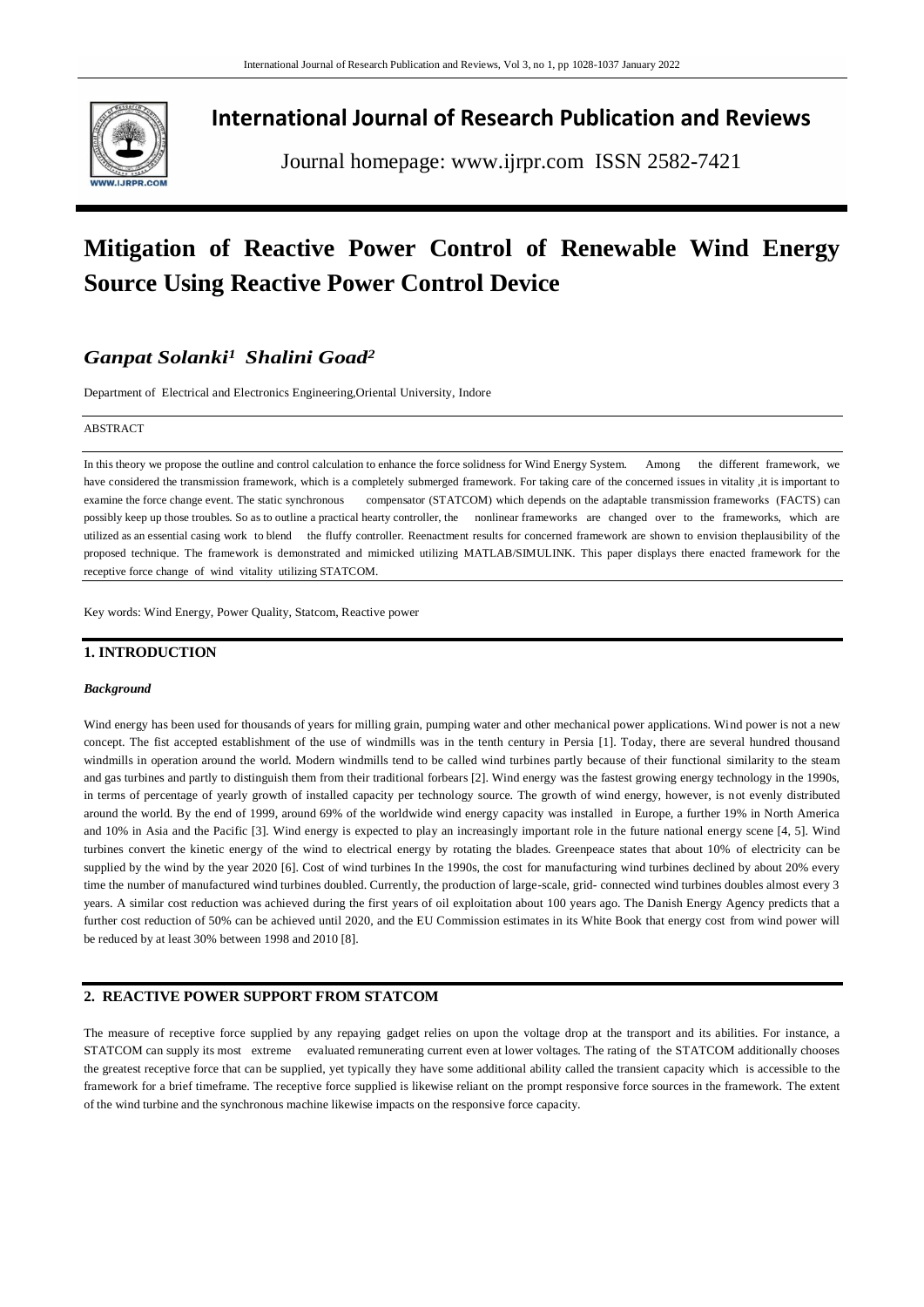#### **3. INTRODUCTION TO SIMPOWER SYSTEMS & IMPLEMENTATION:**

Sim Power Systems and different results of the Physical Modeling item family cooperate with Simulink to demonstrate electrical, mechanical, and control frameworks Sim Power Systems works in the Simulink environment. Power frameworks are mixes of electrical circuits and electromechanical gadgets like engines and generators. Engineers working in this order are continually enhancing the execution of the frameworks. Necessities for definitely expanded productivity have constrained force framework fashioners to utilize power electronic gadgets and refined control framework ideas that assessment customary examination apparatuses and procedures. Further confusing the investigator's part is the way that the framework is frequently so nonlinear that the best way to comprehend it is through reenactment. Land-based force era from hydroelectric, steam, or different gadgets is by all account not the only utilization of force frameworks. A typical characteristic of these frameworks is their utilization of force gadgets and control frameworks to accomplish their execution destinations Sim Power Systems is an advanced configuration instrument that permits researchers and specialists to quickly and effectively assemble models that mimic force frameworks. Sim Power Systems utilizes the Simulink environment, permitting you to construct a model utilizing basic snap and drag techniques. Not just would you be able to draw the circuit topology quickly, yet your investigation of the associations with mechanical, warm, control, and different orders. This is conceivable in light of the fact that all the electrical parts of the recreation cooperate with the broad Simulink demonstrating library. Sim Power Systems and Sim Mechanics share an exceptional Physical Modeling square and association line interface.

#### *SYSTEM DATA*

I visited wind mill Dewas situated at Jamgodrani Hills Under & Installed by Geotz Financial Service Pvt Ltd, NewDelhi. All the data Parameter provided by the Wind Mill Jamgodrani hills Deaws M.P. India.

Generating Power 11kv System nominal voltage and frequencyVrms L-L,  $f(Hz)$ [ 33e3, 50 ] Converter rating (VA): 3e6 Nominal wind turbine mechanical outputpower : 2\*1.5e6+1.5MW+1.25MW Base wind speed (m/s): 3 Maximum power at base wind speed (puof nominal mechanical power) =1 Baserotational speed (pu ofbasegenerator speed) = 1 Maximum pitch angle (deg) = 25 Maximum rate of change of pitch angle(deg/s):= 2 Nom. power, L-L volt. And freq.: [Pn (VA),Vn (Vrms), fn (Hz)] [2\*1.5e6/0.9 11kv 50] Stator [ Rs,Lls ] (pu): [0.005325 0.2316] Rotor [ Rr',Llr' ] (p.u.):[0.003312 0.2211] inertia constant, friction factor, andpairs of poles:  $[H(s) F(pu) p] [6.00 0.01 3]$ Statcom Control : 3.606 Mvar Line section length (km):11, Wind LineDistance 3Km Transformer5MVA11kv/33kv,33kv,0.020/30, 0.020 & 11kv 0.020/30,0.020



Fig.1 Wind System Without Use Statcom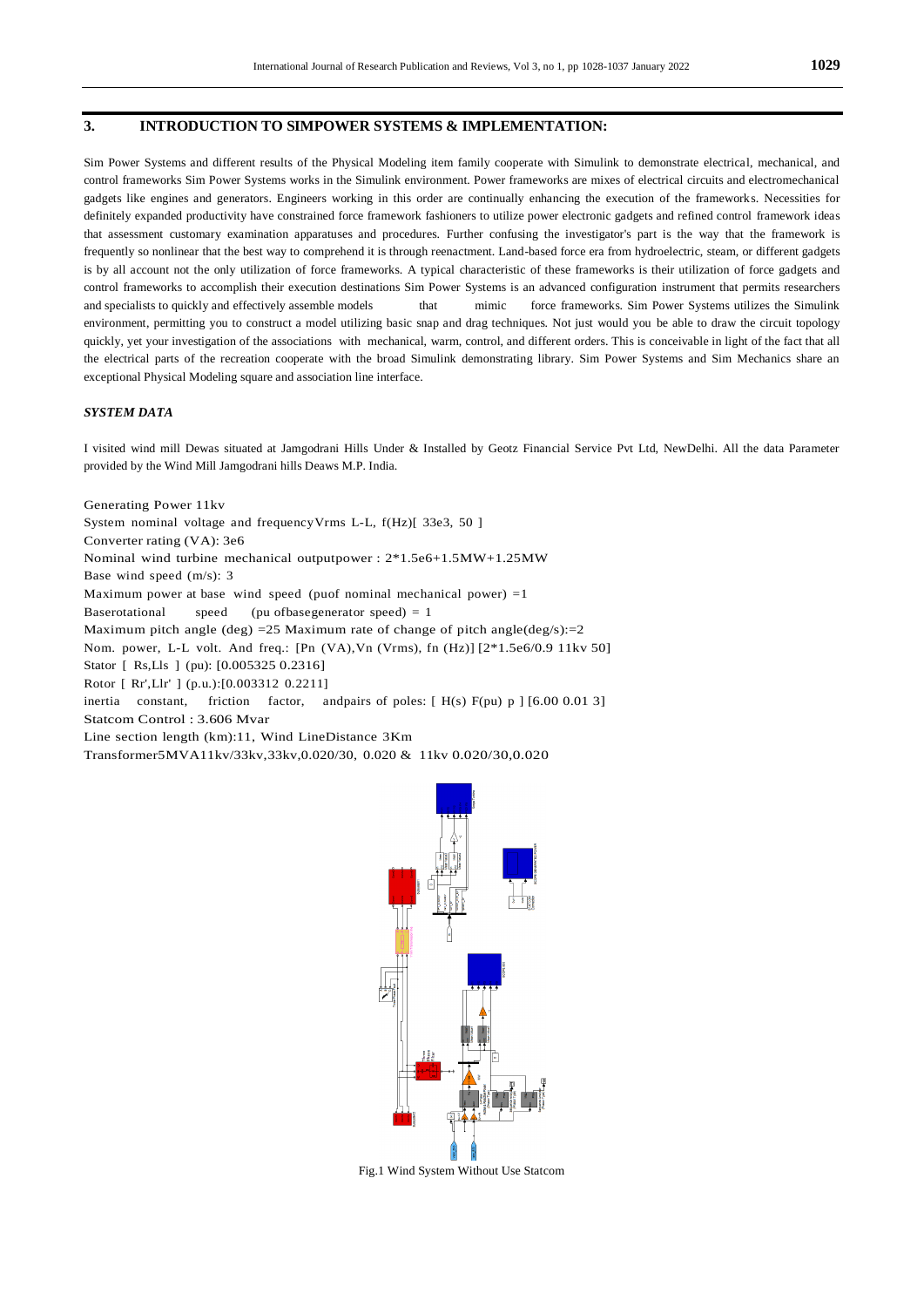

Fig.2 Wind System With Use Statcom



FIG 3.BUS 33 TRANSMISSION OUTPUT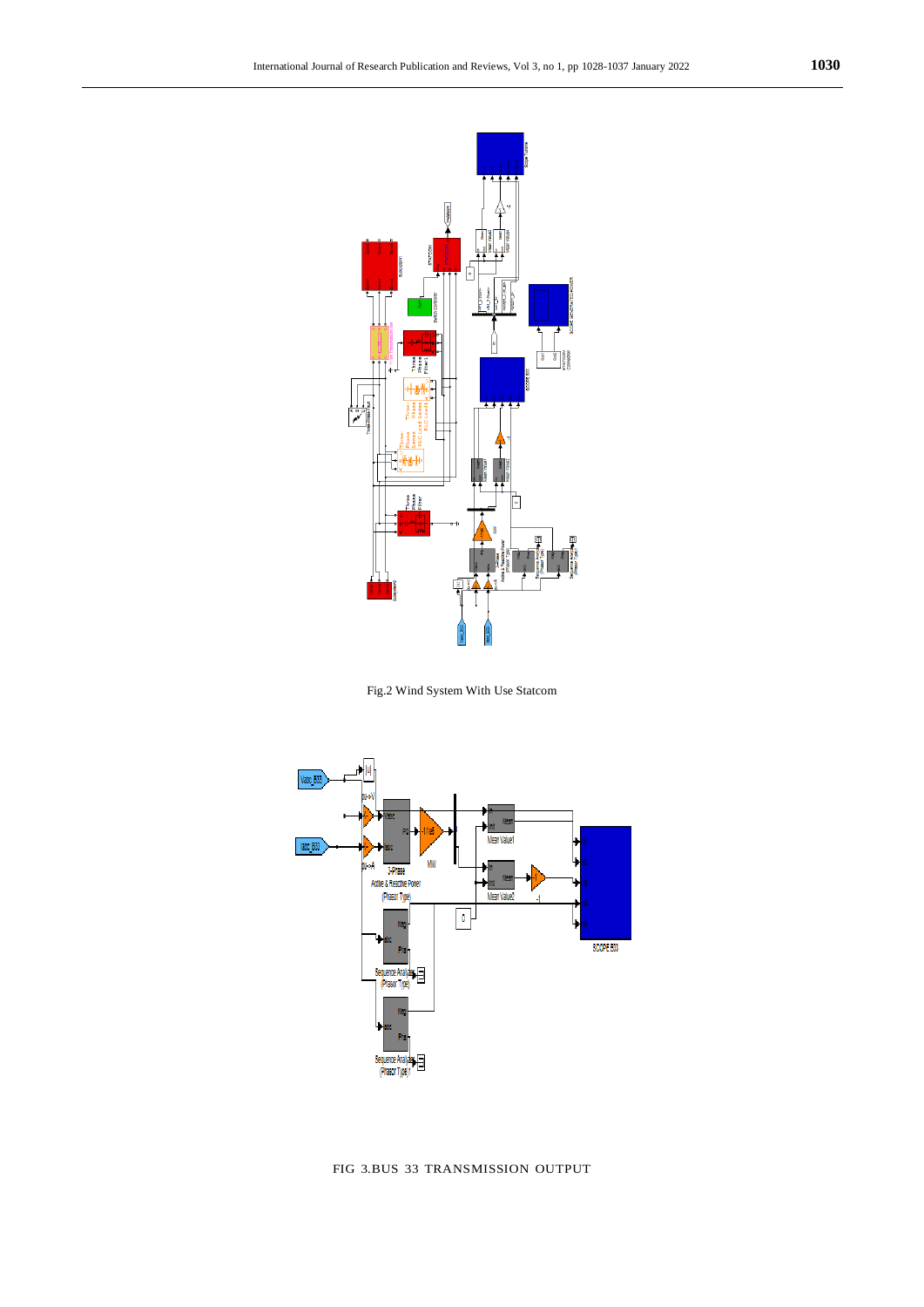Wear

AID

Ą

Scope Turble

Mean Values

þ

**COMMENT** 

set 3 (Mer)

while Single

qitiri S

only

T

FIG 4.WIND TURBINE OUTPUT



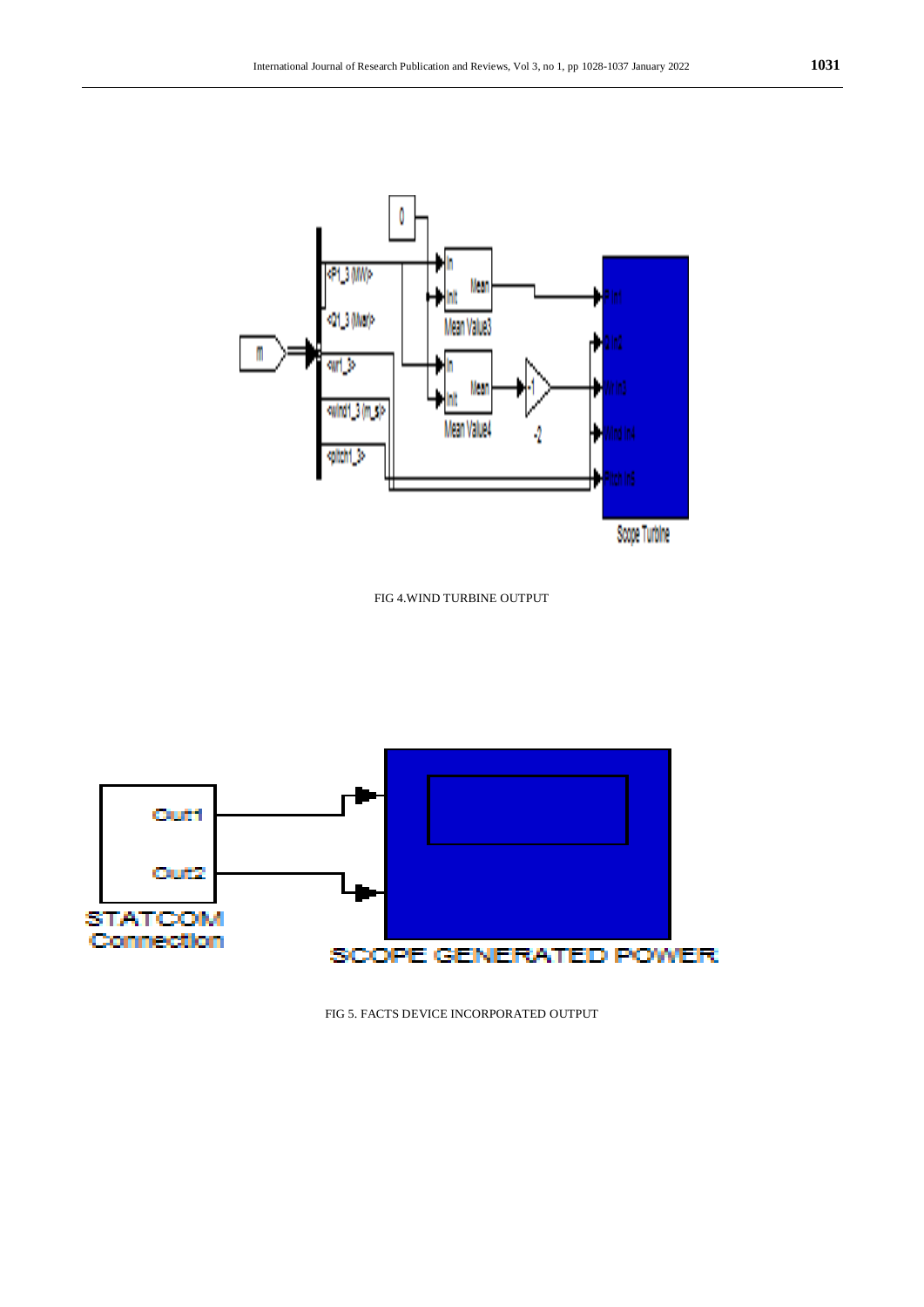## **4.SIMULATIONS AND RESULT**



FIG 6. OUTPUT VOLTAGE OF BUS BAR WHIT OUT STATCOM IN WIND SYSTEM

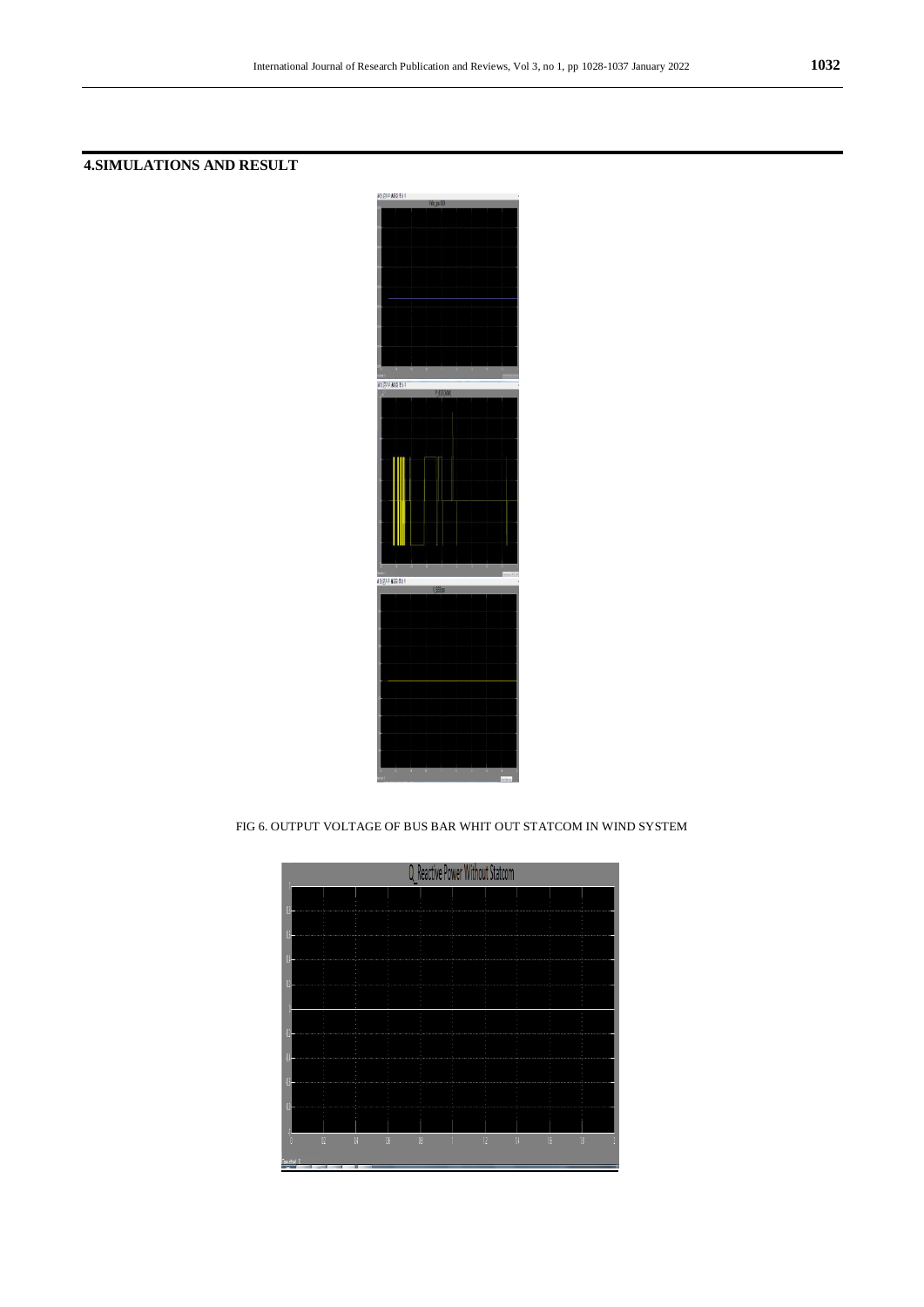| P Active Power Without Statcom |  |  |  |  |  |  |  |  |  |
|--------------------------------|--|--|--|--|--|--|--|--|--|
|                                |  |  |  |  |  |  |  |  |  |
|                                |  |  |  |  |  |  |  |  |  |
|                                |  |  |  |  |  |  |  |  |  |
|                                |  |  |  |  |  |  |  |  |  |
|                                |  |  |  |  |  |  |  |  |  |
|                                |  |  |  |  |  |  |  |  |  |
|                                |  |  |  |  |  |  |  |  |  |
|                                |  |  |  |  |  |  |  |  |  |
|                                |  |  |  |  |  |  |  |  |  |
|                                |  |  |  |  |  |  |  |  |  |
|                                |  |  |  |  |  |  |  |  |  |
|                                |  |  |  |  |  |  |  |  |  |
|                                |  |  |  |  |  |  |  |  |  |
|                                |  |  |  |  |  |  |  |  |  |
|                                |  |  |  |  |  |  |  |  |  |

FIG 7. OUTPUT POWER WITHOUT STATCOM IN WIND SYSTEM (ACTIVE AND REACTIVE POWER)

| <b>48 222 488 814</b> |  |  |  |  |  |  |  |  |  |
|-----------------------|--|--|--|--|--|--|--|--|--|
| Active Power P        |  |  |  |  |  |  |  |  |  |
|                       |  |  |  |  |  |  |  |  |  |
|                       |  |  |  |  |  |  |  |  |  |
|                       |  |  |  |  |  |  |  |  |  |
|                       |  |  |  |  |  |  |  |  |  |
|                       |  |  |  |  |  |  |  |  |  |
|                       |  |  |  |  |  |  |  |  |  |
|                       |  |  |  |  |  |  |  |  |  |
|                       |  |  |  |  |  |  |  |  |  |
|                       |  |  |  |  |  |  |  |  |  |
|                       |  |  |  |  |  |  |  |  |  |
|                       |  |  |  |  |  |  |  |  |  |

|         | Reactive Power Q |   |   |   |  |   |   |            |                        |  |
|---------|------------------|---|---|---|--|---|---|------------|------------------------|--|
|         |                  |   |   |   |  |   |   |            |                        |  |
|         |                  |   |   |   |  |   |   |            |                        |  |
|         |                  |   |   |   |  |   |   |            |                        |  |
|         |                  |   |   |   |  |   |   |            |                        |  |
|         |                  |   |   |   |  |   |   |            |                        |  |
|         |                  |   |   |   |  |   |   |            |                        |  |
|         |                  |   |   |   |  |   |   |            |                        |  |
|         |                  |   |   |   |  |   |   |            |                        |  |
|         |                  |   |   |   |  |   |   |            |                        |  |
|         |                  |   |   |   |  |   |   |            |                        |  |
|         |                  |   |   |   |  |   |   |            |                        |  |
|         |                  |   |   |   |  |   |   |            |                        |  |
|         |                  |   |   |   |  |   |   |            |                        |  |
|         | n                | п | ĸ | R |  | n | п | $\sqrt{3}$ | 18                     |  |
| A bitch |                  |   |   |   |  |   |   |            | Tuestay, July 26, 2016 |  |

FIG 8 OUTPUT POWER WITH STATCOM IN WIND SYSTEM (ACTIVE AND REACTIVE POWER)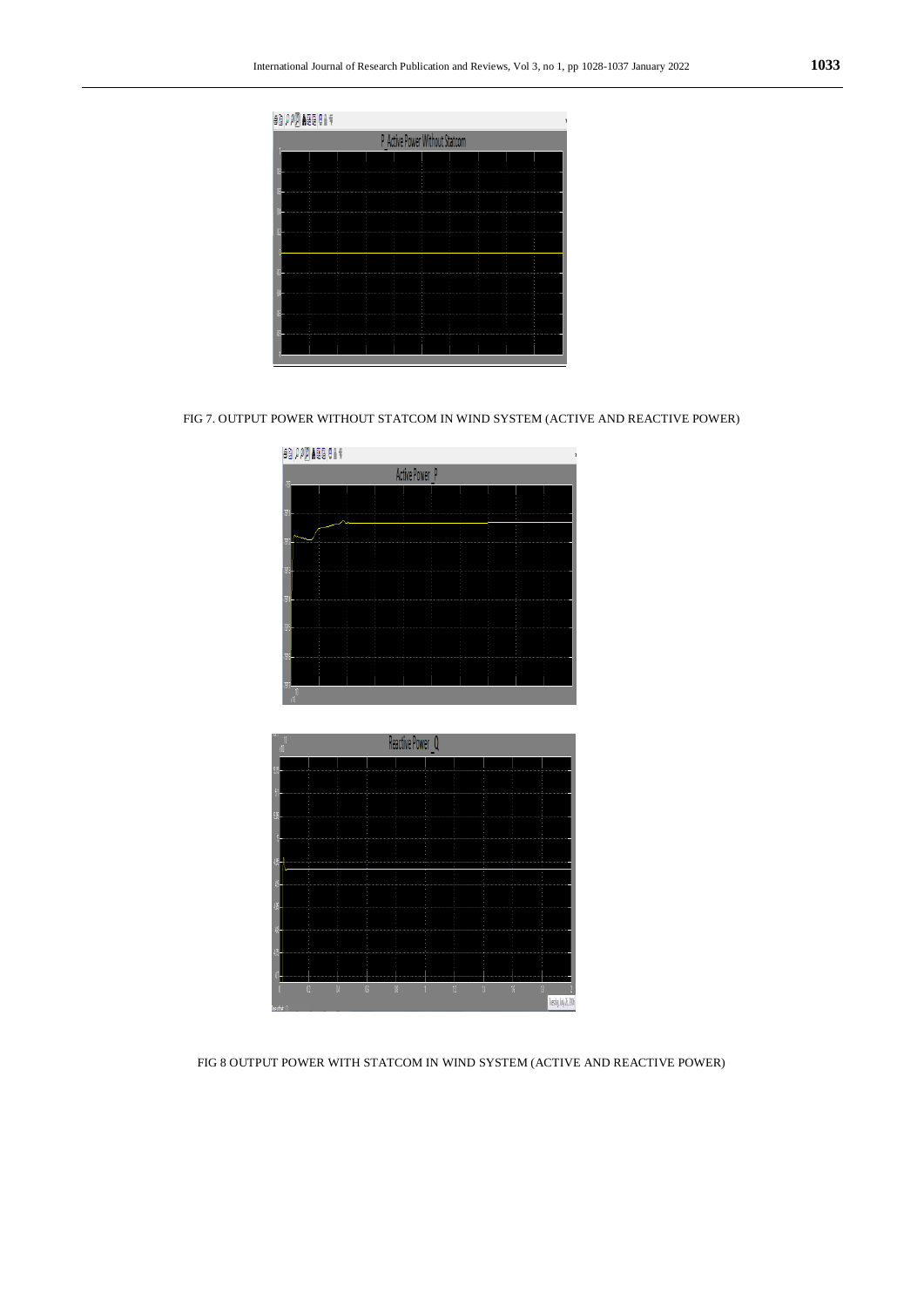



FIG 9. OUTPUT POWER WITH STATCOM IN WIND SYSTEM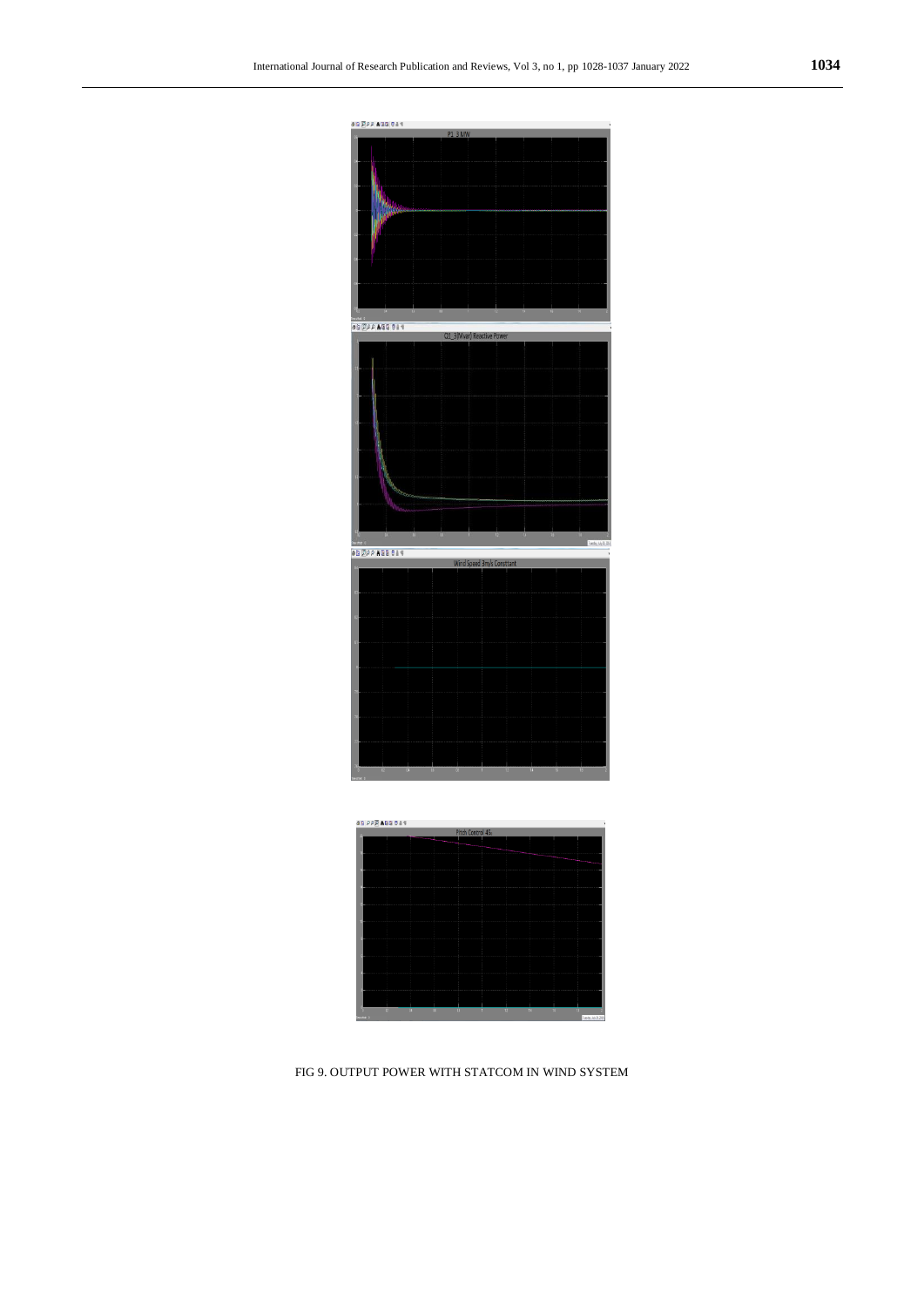

FIG 10. OUTPUT POWER BUS BAR WHIT STATCOM IN WIND SYSTEM

The STATCOM supplies variable responsive power and backings voltage at the heap transport in this manner lessening the motions in the heap voltage. Likewise, the heap has some wide power motions in the framework without the STATCOM that can be diminished with the assistance of a STATCOM.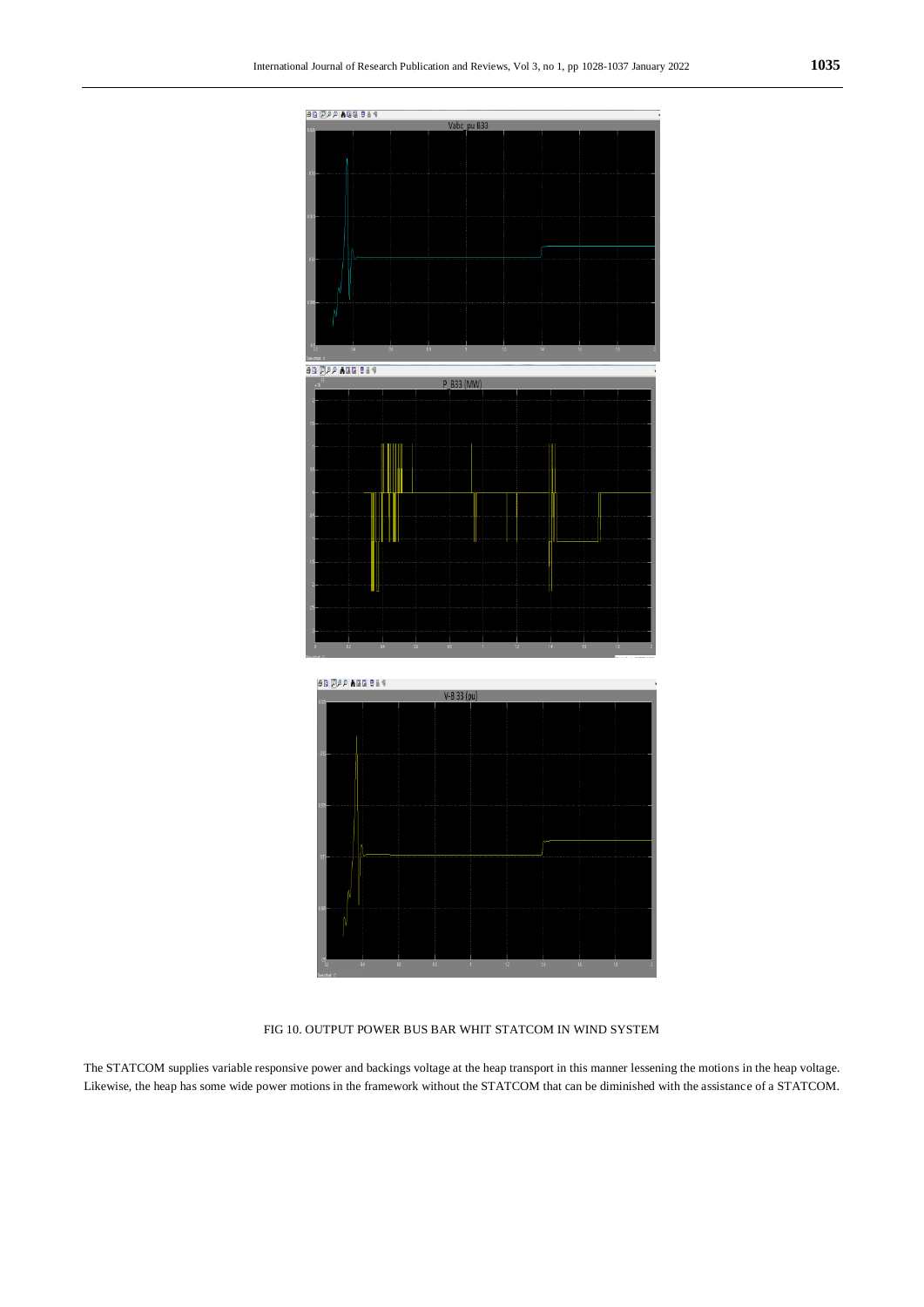### **5. CONCLUSION AND FUTURE WORK**

In the past segment, we have indicated results for various conditions in first condition we have demonstrated figure 6 and 7 which are the uncompensated yield results here the low power and high responsive force. These are uncompensated yields (whit out use STATCOM) by examination of fig (8,

9) and (10) plainly control variable enhance and receptive force repaid and wind framework execution change use STATCOM (utilizing STATCOM) A squeezing interest for more electric force combined with the exhausting regular assets have prompted an expanded requirement for vitality generation from renewable sources, for example, wind and sun oriented vitality. The electrical yield power produced from these wellsprings of vitality is variable in nature and thus, proficient force control is required for these vitality sources. Wind power has seen expanded infiltration in the later past and certainstringent lattice interconnection necessities have been produced. Wind turbines must have the capacity to ride through an issue without separating from the lattice. At the point when a wind ranch is associated with a feeble force framework, it is important to give effective force control amid typical working conditions and improved backing amid and after deficiencies. Voltage flimsiness issues happen in a force framework that is not ready to take care of the receptive force demand amid flaws and substantial stacking conditions. Dynamic pay of receptive force is a compelling measure of protecting force quality and voltage steadiness. At the point when numerous wind turbines are added to the framework, the network gets to be weaker as these sorts of generators require extra control gear since they don't have any self recuperation capacity like the routine ynchronous generators. This requires an intensive investigation of the typical and element execution of the wind turbines amid and after an unsettling influence. This theory investigates the likelihood of interfacing a STATCOM to the wind power framework keeping in mind the end goal to give productive control. In this theory, the wind turbine displayed is a DFIG that is an impelling machine which requires receptive force pay amid matrix side unsettling influences. A fittingly measured STATCOM can give the important receptive force remuneration when associated with a powerless lattice. Likewise, a higher rating STATCOM can be utilized for effective voltage control and enhanced dependability in network associated wind cultivate yet financial aspects confine its rating. Reproduction contemplates have demonstrated that the extra voltage/var su pport gave by an outer gadget, for example, a STATCOM can fundamentally enhance the wind turbines flaw recuperation by all the more rapidly reestablishing voltage attributes. The degree to which a STATCOM can give support relies on upon its rating. The higher the rating, the more bolster gave. The interconnection of wind homesteads to powerless frameworks likewise impacts the wellbeing of wind turbine generators. A portion of the difficulties confronted by wind turbines associated with frail frameworks are an expanded number and recurrence of deficiencies, lattice variations from the norm, and voltage and recurrence changes that can trip transfers and cause generator warming.

The dynamic execution of wind homesteads in a force matrix is enhanced by the utilization of a STATCOM. The STATCOM gives better voltage qualities amid extreme flaws like three stage impedance cut off also. The reaction of a wind ranch to sudden burden changes is enhanced by the utilization of a STATCOM in the framework.

#### **FUTURE WORK**

In this postulation, recreation considers demonstrate that the dynamic execution of wind ranches is enhanced with the utilization of a STATCOM. Future work can include examining the sounds in the framework and assess strategies to decrease the framework music. A multilevel STATCOM can be displayed to diminish lower request sounds. Three stage high impedance cut off have been concentrated on in this theory that can be stretched out to watch the reaction of the framework to different sorts of deficiencies. The wind turbines here are demonstrated as individual turbines, which could be stretched out to speak to a wind ranch by displaying them as a solitary proportionate wind turbine. The study has been founded on the execution for IG that could be further reached out to different sorts of wind turbines. This study can be reached out to a bigger framework to assess the backing gave by the utilization of a STATCOM.

#### REFERENCES

[1] E. Muljadi, C.P. Butterfield, J. Chacon, H. Romanowitz, "Power quality aspects in a wind power plant," 2006 IEEE Power Engineering Society General Meeting, pp. 8, 18-22 June 2006

[2] T. Sun, Z. Chen, F. Blaabjerg, "Voltage recovery of grid-connected wind turbines with DFIG after a short-circuit fault," 2004 IEEE 35th Annual Power Electronics Specialists Conference, vol. 3, pp. 1991-97, 20-25 June 2004

[3] M. Molinas, S. Vazquez, T. Takaku, J.M. Carrasco, R. Shimada, T. Undeland, "Improvement of transient stability margin in power systems with integrated wind Generation using aSTATCOM: An experimental verification," International Conference on Future Power Systems, 16- 18 Nov. 2005

[4] E. Muljadi, C.P. Butterfield, "Wind Farm Power System Model Development," World Renewable Energy Congress VIII, Colorado, Aug-Sept 2004

[5] S.M. Muyeen, M.A. Mannan, M.H. Ali, R. Takahashi, T. Murata, J. Tamura, "Stabilization of Grid Connected Wind Generator by STATCOM," IEEE Power Electronics and Drives Systems, Vol. 2, 28- 01 Nov. 2005

[6] Z. Saad-Saoud, M.L. Lisboa, J.B. Ekanayake, N. Jenkins, G. Strbac, "Application of STATCOMs to wind farms," IEE Proceedings Generation, Transmission, Distribution, vol. 145, pp.1584-89, Sept 1998

[7] L. Chun, J. Qirong, X. Jianxin, "Investigation of Voltage Regulation Stability of Static Synchronous Compensator in Power System," IEEE Power Engineering Society Winter Meeting, vol. 4, 2642-47, 23-27 Jan. 2000

[8] E. Muljadi, C.P. Butterfield, A.Ellis, J.Mechenbier, J. Hochheimer, R. Young, N. Miller, R. Delmerico, R. Zavadil, J.C. Smith, "Equivalencing the Collector System of a Large Wind Power Plant," IEEE Power Engineering Society General Meeting, 18-22 June 2006